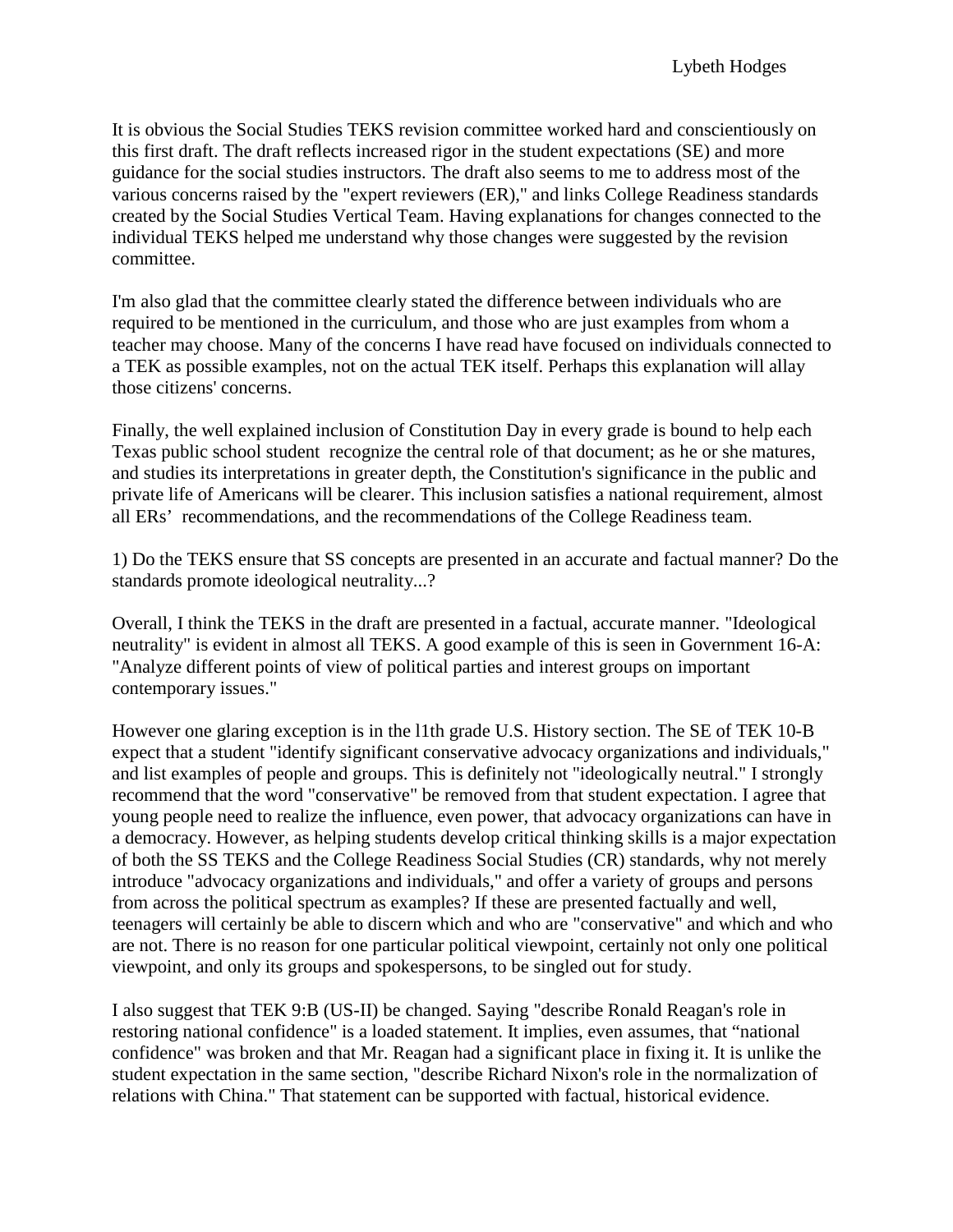However, something as tenuous and subjective as "restoring national confidence" is inherently subjective. The State Board of Education (SBOE) specifically instructed that information in the revised TEKS be presented in a manner that "reduce[d] subjectivity." Why not just look at Reagan's presidency, which would include his personal popularity and his rousing speeches? If his presidency is presented well, and examined carefully, students will determine the matter for themselves.

I'm not really sure this goes here, but I suggest changing the wording on "World History Studies" 6th grade, I-F, that addresses "the decline of the Roman Catholic Church and the rise of the protestant faith." I am certain what is meant here is the decline of the Roman Church in political power and social influence during the Reformation. Because Catholics are still the largest Christian denomination in the world, "decline" without any contextual explanation seems inappropriate. Likewise, because the "faith" is Christianity, I also suggest changing that phrase to "Protestant denominations."

2) Is a complete and logical development of SS concepts followed for each grade level or course?

I still think it's a huge, even unrealistic, jump from 13 year olds studying early U.S. history, to 17 year olds studying it since Reconstruction. But I know modifying this gap is beyond the Revision Committee's scope or responsibility. Having said that, the Social Studies concepts seem linked together in a reasonable and logical flow. As I wrote in my earlier critique, I think these threads are easiest to see, and best connected, in the elementary grades.

3) Are historically significant events and people included...?

I believe that historically significant people and events are addressed well in this revision. One of the SBOE's goals is "Understanding the demographics of the state of Texas now and whom we are educating." Accordingly, the suggestions of many of the ERs, and the CR standards, to mention examples of prominent Hispanics, as well as men and women from other minority groups, have been added.

One minor comment involves Benjamin Banneker (Grade 3, 2-B). I have no objection at all with introducing Banneker for symbolic reasons; he was a talented, respected African-American who was given an opportunity few black people were afforded in the earliest period of our nation. I introduce him in my own freshman classes. However, all evidence from the period indicates he had spent two or three months in helping survey Federal City, but was long gone months before L'Enfant surrendered his post. Andrew and Benjamin Ellicott, Banneker's supporters and friends, completed the planning of the city. Banneker himself had nothing further to do with it.

I have to admit I'm embarrassed that I didn't suggest adding John Adams, one of my favorite Founding Fathers, to several of the TEKS. I'm glad other ERs were more observant, and that the Revision Committee has included Adams in those appropriate places.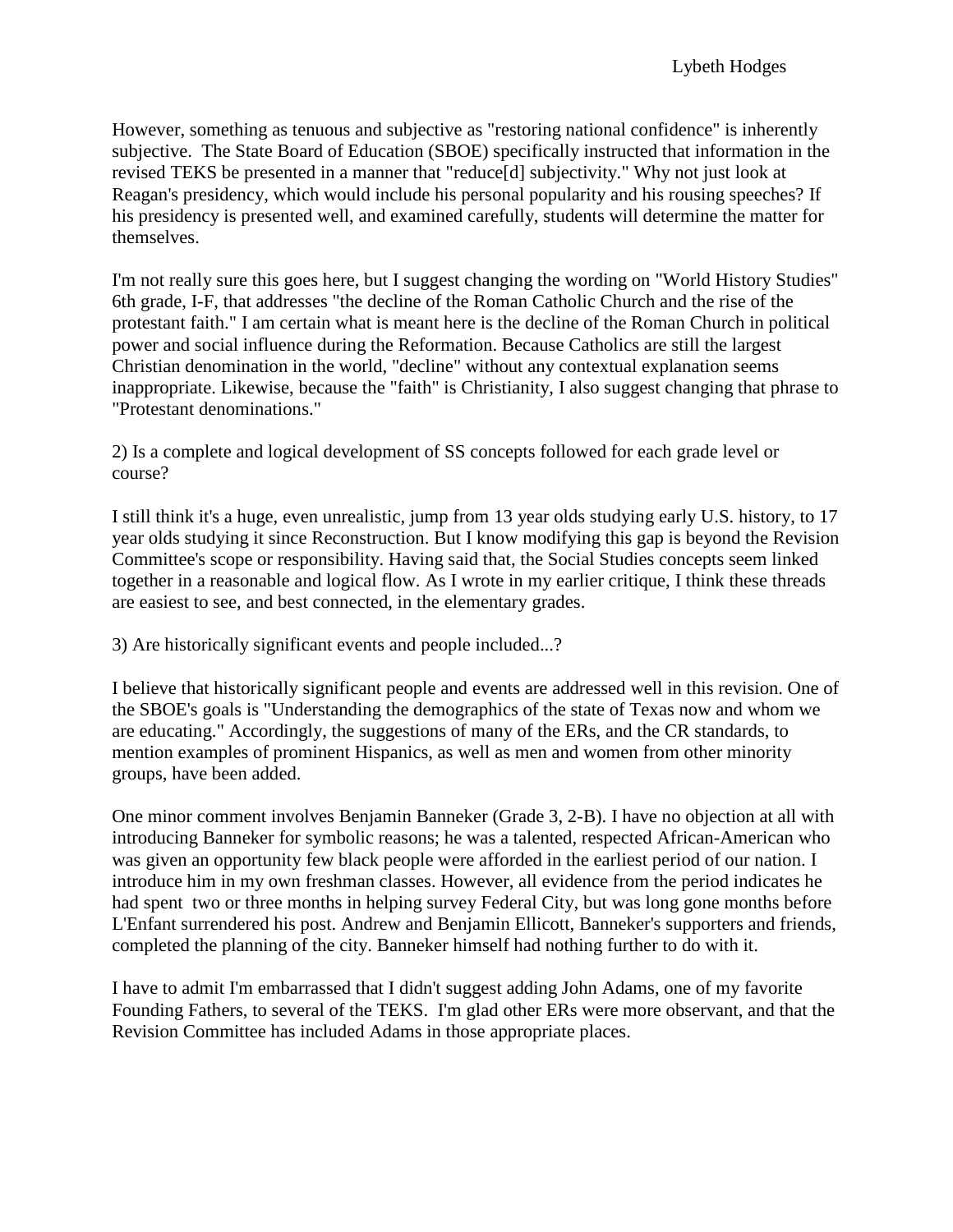4) Have the correct vocabulary and terminology been used?

With few exceptions. I thought the original TEKS list used the "correct vocabulary and terminology." This draft indicates the Committee's concern for some grade appropriate verbs/phrases I would not have recognized.

I am happy to see the inclusion throughout the draft of the term "capitalism." Even if it needs to be included with the somewhat cumbersome use of parentheses, it should be used in these TEKS. This is the term students will hear most often for the American economic system, and it certainly will be part of their college vocabulary, I hope the Committee's inclusion of it will remain in the final document.

In the 2nd grade citizenship section, 13-B, "WASP" is followed by the word "pilots." Since the P in WASP is for pilots, identifying the group with that term is redundant. Spelling out the whole name would be better. (Because my university has all the WASP records and memorabilia–even their parachutes--I'm especially pleased that you've included these women!)

And thanks for clarifying for me what is meant by "human processes!" (3rd grade 4-D)

5) Are there specific areas that need to be updated?

The primary areas where updating needed to occur have been addressed. The most evident examples of this are in the high school courses, such as in World History, 12D: "describe the roles of Ronald Reagan, Mikhail Gorbachev, Lech Walesa and Pope John Paul II in the collapse of communism in Eastern Europe and the Soviet Union," and U.S. History (11th grade) 23-D: "analyze the global diffusion of American culture through the entertainment industry via the internet."

The revised TEKS also include examples from many more non-European nations than did the earlier version. Although most American political traditions, as well as most American people, are linked to Europe, and studying Western Civilization has a key place in education, today's children and young people need to explore nations and cultures other than those with whom most of us identify. The changes and additions made in the TEKS do that. For example, in World Societies (6th grade) I-A: "South Asia, Sub-Saharan Africa and Latin America" have been substituted for "Russia and Northern Ireland" as examples of regions from which students are to trace characteristics that resulted from historical events or factors. Under World History (11th grade), SE 13-A examines the rise of Islamic fundamentalism and 13-B looks at the origins and global impact of the Israeli-Palestinian conflict. Both of these are important for today's young people to understand the world in which they will live.

6) Are the SS concepts/content statements grade-level appropriate?

Nothing has changed since the first comments; I just don't know enough about this to answer responsibly. I am pleased that a few SE have been cut in 5th grade, but over 80 remain. I appreciate that "describe the causes and effects of the Civil War," has been reworked into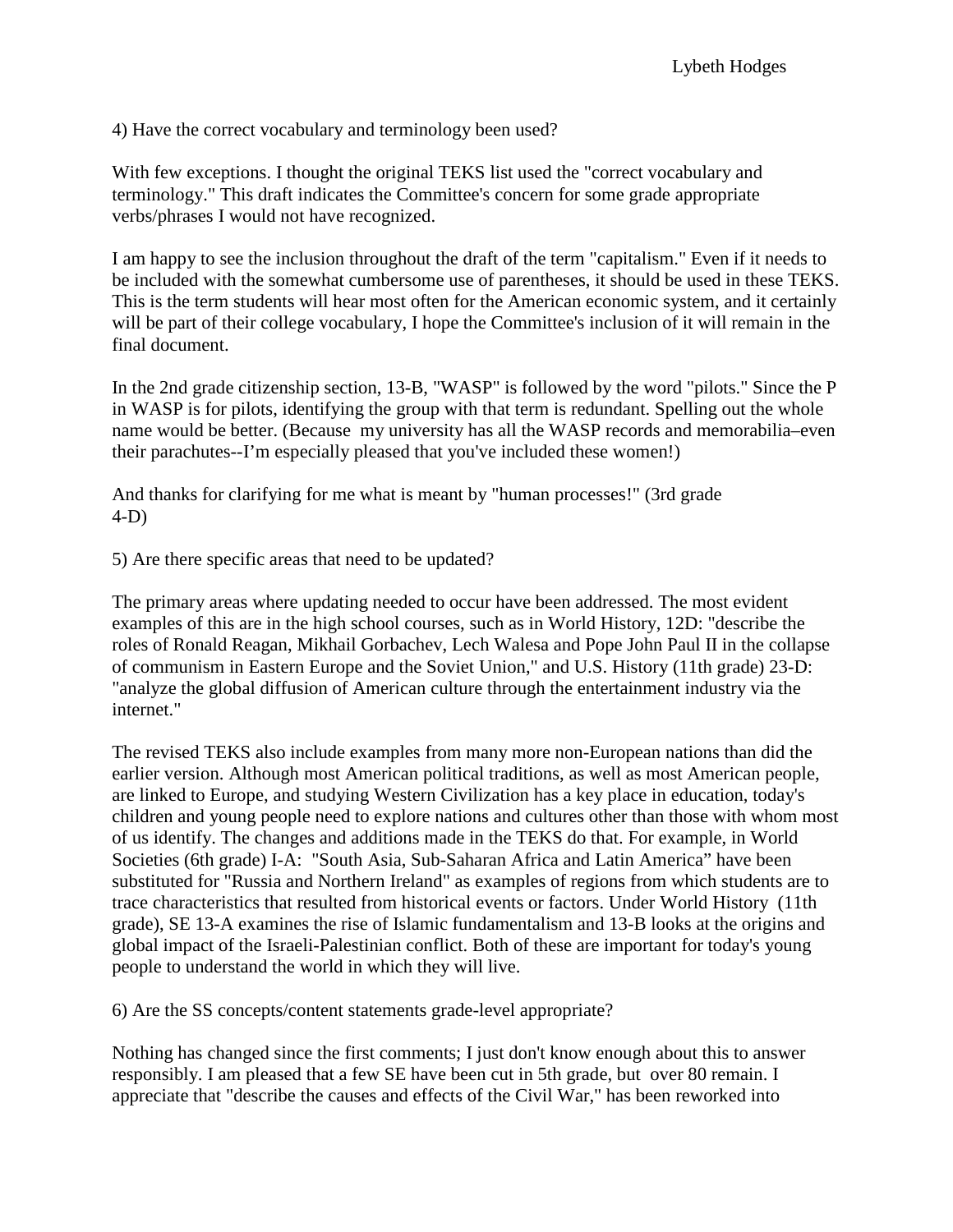"identify the causes of the Civil War, including sectionalism, states' rights and slavery, and the effects of the Civil War, including Reconstruction, and the 13th, 14th and 15th amendments to the U.S. Constitution." However, although it is more obvious and specific what a student is to learn, it still seems a huge task for a 10 year old child, especially one who still has many more social studies SE to master.

7) Are the SE clear and specific? Do they focus on academic content?

The Revision Committee has obviously worked on making the SE easier to understand and better "spelled out" for students and teachers. For example, World History's (11th grade) TEK 7 states: "The student understand the causes and the global impact of the industrial revolution and European imperialism from 1750-1914." That is much clearer than the previous vague and too comprehensive "The student understands the impact of political and economic imperialism throughout history."

That has helped diminish my concern over the number of SE that just seem unrealistic in their scope and content.

Another example of a student expectation that seemed to me much too unrealistic in the old TEKS version was WH (11th) 6-C: "summarize the major political, economic, and cultural developments of civilizations in China, India, and Japan." It's now been broken down into reasonable parts, one of which is the new 4-E, "explain how the Silk Road and the African goldsalt trade facilitated the spread of ideas and trade." That's a more manageable expectation.

I still think some TEKS are just too comprehensive. For example, the 5th grade 5-A expects a student to "analyze various issues and events of the 20th century," and lists as examples, "industrialization, urbanization, increased use of oil and gas, the Great Depression, world wars, the civil rights movement, and military actions." One alone of those seems like a major academic task for a 10 year old. However, I assume the actual practitioners on the Revision Committee know better than I what kids that age can do!

8) Are the SS skills statements...handled appropriately?

As before, I genuinely like the skills section of the TEKS. The various expectations seem grade level appropriate and build into key competencies that will definitely help young people in high school and beyond.

The revisited skills, even more than the previous ones I thought were good, stress many of the things the SBOE's broad strokes, and the CR team's standards, require. For example, World History's TEK 27 has several SE that have been revised to stress historiography, sequencing, and the use of historical evidence. Those are on top of expectations, already in that same TEK, to identify bias, examine primary and secondary sources, and analyze information.

A strong section of the TEKS has been made even better!